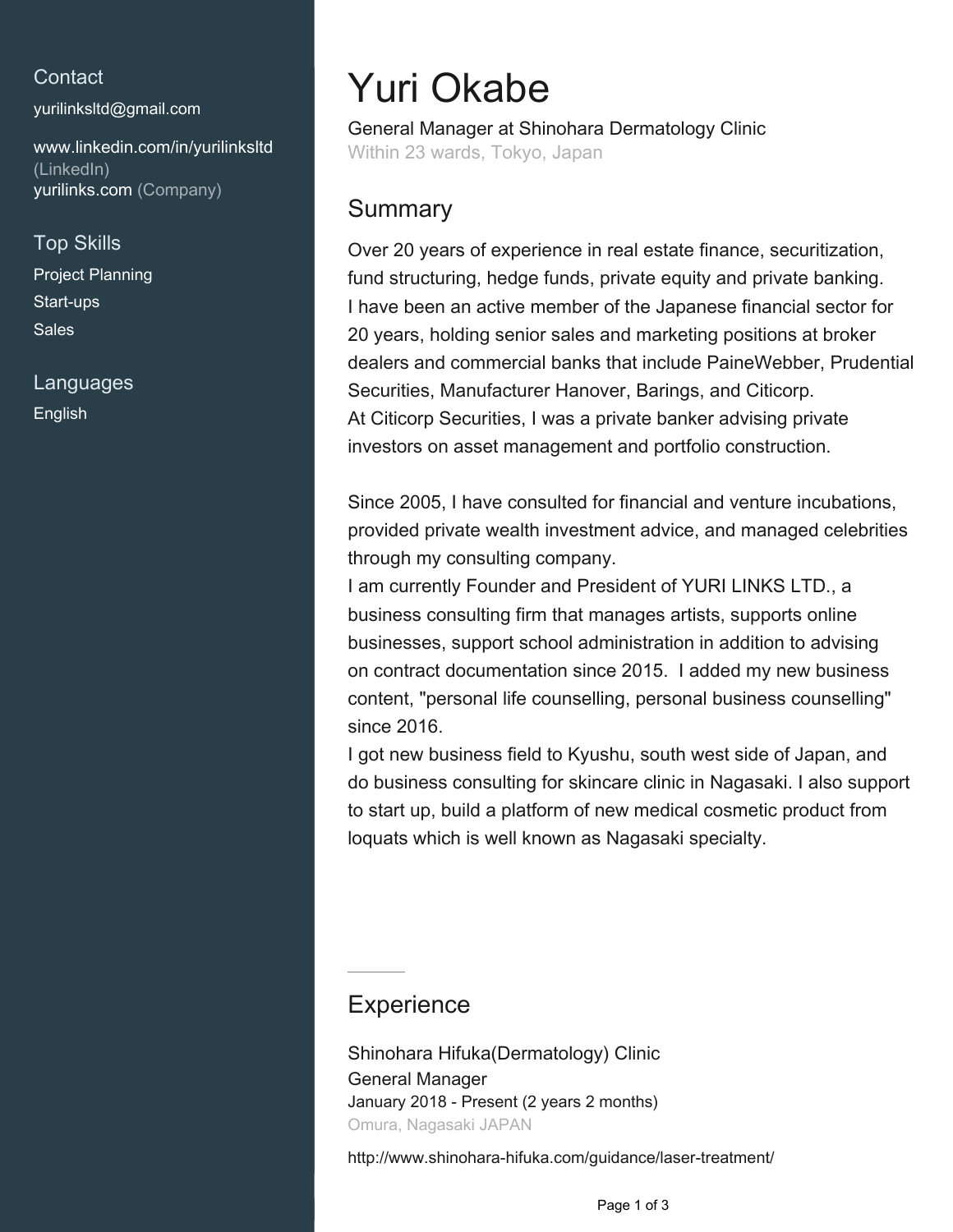YURILINKS Ltd. Founder, President October 2015 - Present (4 years 5 months)

I am currently Founder and President of YURI LINKS LTD., a business consulting firm that manages artists, supports online businesses, support school administration in addition to advising on contract documentation.

Mimiu Restaurant Manager, PR and Publications January 2015 - September 2016 (1 year 9 months) Osaka, Osaka, Japan

I am now doing the feasibility study for starting up the overseas branch, now check some majour countries like HK, Singapore, Malaysia and Thailand.

Otto Entertainments Co-founder, Vice President March 2008 - September 2015 (7 years 7 months) management of people of culture, produce musical DVD for artists, produce image DVD for companies' profiles,

NHN Japan (ex livedoor) consultant September 2010 - September 2013 (3 years 1 month) Nishishinjuku, Tokyo

joined with them as a partnership company and mainly support them as consulting and planning project for community service group, media vision.

Au Sein des Femmes Vice President June 2010 - December 2011 (1 year 7 months)

Vice President

The Cuisine Magazine Publishing inc. **Principal** December 2006 - October 2011 (4 years 11 months) Boad Member

Citicorp Securities Japan Director, January 2001 - September 2005 (4 years 9 months) Page 2 of 3